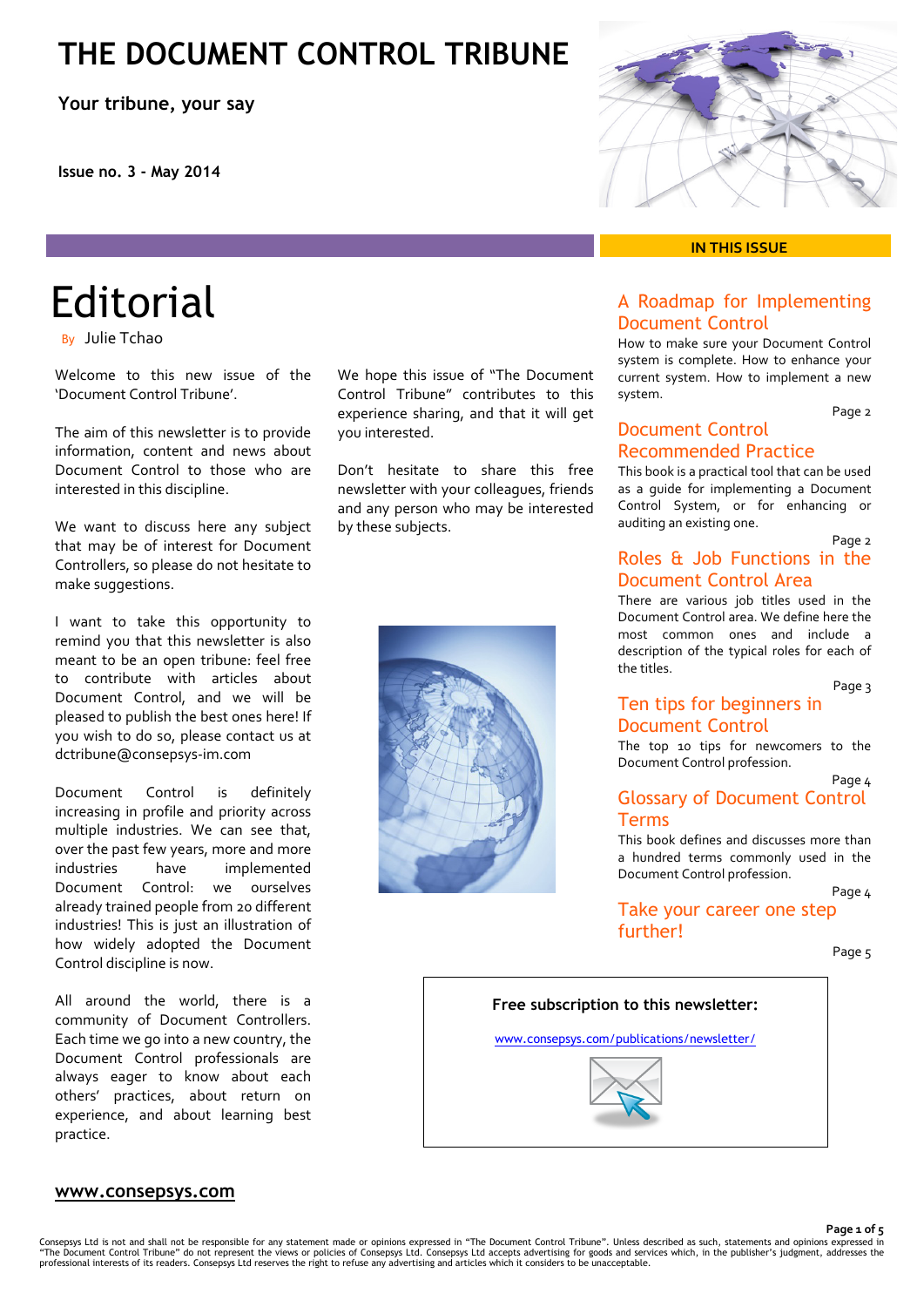## A Roadmap for Implementing Document Control

How to make sure your Document Control system is complete. How to enhance your current system. How to implement a new system

When it comes to a Document Control system, we tend to forget how many activities and items are to be taken into account.

This is why we have created a roadmap that can be used to assess your current DC system or in implementing a new system.

Indeed, a Document Control system is not only a procedure or a software package. It is much more than that. It should at least cover the following:

- Strategy: What is the Company's strategy in terms of Document Control? Which department should work with DC? Which category of documents?
- Documenting the rules: Procedures, Instructions to Contractors, etc.
- Document Lifecycle: What is the lifecycle for internal documents? For external documents?
- DC Processes: Who does what and when, when it comes to creating documents, modifying documents, etc.
- Electronic Documents Filing: Which file plan? Where do we file documents? How?
- Hardcopy Documents Filing: Where? How? What are the requirements?
- Information Security: Who can see documents? Which information must be restricted?
- Tools: Registers, checklists, distribution matrices, templates.
- Resources: Resource plan, job description, roles & responsibilities, skills management.
- Awareness about Document Control in the Company.
- Induction: How to make sure that every DC and every user knows about the rules, the tools, the processes.

We have created a complete roadmap to give you food for thought regarding your current system. The roadmap can be downloaded from our website:

<http://www.consepsys.com/publications/articles/roadmap-for-the-implementation-of-document-control/>



## **Interested in going further?**

#### **Book Recommendation**:

**DOCUMENT CONTROL RECOMMENDED PRACTICE**

Author: Julie Tchao – Publisher: Consepsys

This book is a practical tool that can be used as a guide for implementing a Document Control System, or for enhancing or auditing an existing one. It goes into detail and provides you with the list of all the essential elements that a proper Document Control system should entail. The requirements are intended to be applicable to all organizations, regardless of the type, the size and the nature of their activities.

<http://www.consepsys.com/publications/books/>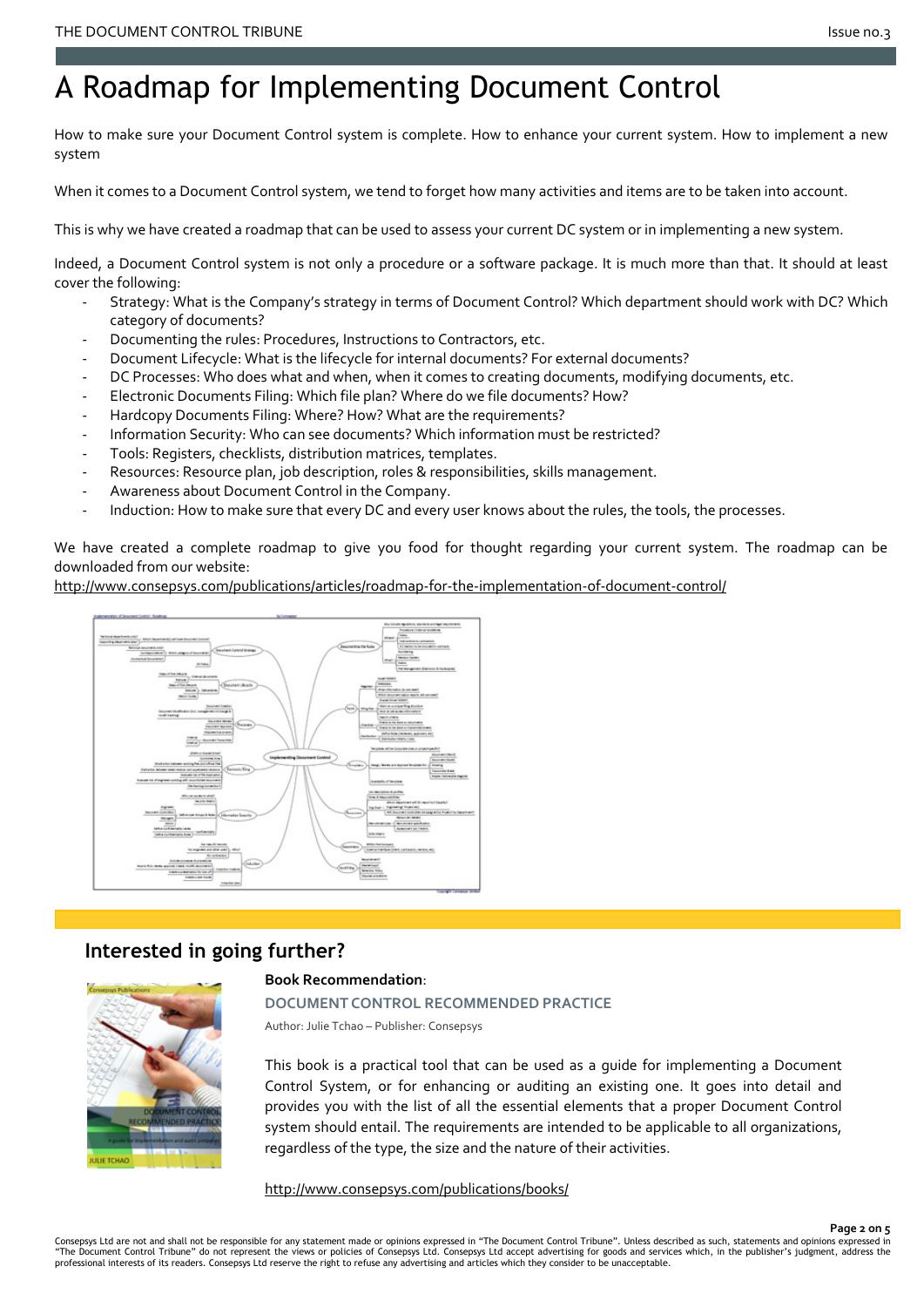# Roles & Job Functions in the Document Control Area

There are various job titles used in the Document Control area. We define here the most common ones, and include a description of the typical roles for each of the titles:

|                                                             | Document Controller                                                                                                                                                                                                                                                                                               | <b>Senior Document</b><br>Controller                                                                                                                                                                                                                                                                              | <b>Lead Document Controller</b>                                                                                                                                                                                                                                                                                                                                                                                                                                                              | <b>Document Control</b><br>Manager                                                                                                                                                                                                                                                                                                                                                                                                                                                                                                                                                                                                                          |
|-------------------------------------------------------------|-------------------------------------------------------------------------------------------------------------------------------------------------------------------------------------------------------------------------------------------------------------------------------------------------------------------|-------------------------------------------------------------------------------------------------------------------------------------------------------------------------------------------------------------------------------------------------------------------------------------------------------------------|----------------------------------------------------------------------------------------------------------------------------------------------------------------------------------------------------------------------------------------------------------------------------------------------------------------------------------------------------------------------------------------------------------------------------------------------------------------------------------------------|-------------------------------------------------------------------------------------------------------------------------------------------------------------------------------------------------------------------------------------------------------------------------------------------------------------------------------------------------------------------------------------------------------------------------------------------------------------------------------------------------------------------------------------------------------------------------------------------------------------------------------------------------------------|
| General<br>description                                      | In charge of the daily<br>management of<br>documents on a Project or<br>in a Department                                                                                                                                                                                                                           | Experienced professional,<br>in charge of the daily<br>management of<br>documents on a Project or<br>in a Department                                                                                                                                                                                              | Team leading position on a<br>Project or in a Department                                                                                                                                                                                                                                                                                                                                                                                                                                     | Management position<br>overseeing document<br>control systems & teams<br>for a Company                                                                                                                                                                                                                                                                                                                                                                                                                                                                                                                                                                      |
| Typical<br>activities                                       | • Manages documents<br>(internal & external)<br>• Checks compliance and<br>quality of documents<br>• Maintains a list<br>(register) & files<br>documents<br>• Distributes documents<br>to relevant people<br>• Liaises with Client /<br>Contractor/<br>Subcontractor<br>• Reports on the progress<br>of documents | • Manages documents<br>(internal & external)<br>• Checks compliance and<br>quality of documents<br>• Maintains a list<br>(register) & files<br>documents<br>• Distributes documents<br>to relevant people<br>• Liaises with Client /<br>Contractor/<br>Subcontractor<br>• Reports on the progress<br>of documents | On a project or<br>Department:<br>· Leads / Coordinates a<br>team of Document<br>Controllers<br>• Sets up the DC system<br>(procedures, processes,<br>templates, applications,<br>etc.)<br>· Runs & administrates<br>the DC system for a<br>project or department<br>• First line of contact in<br>the case of an escalation<br>of a DC related issue<br>• Gate keeper of the DC<br>rules and procedures<br>· Clarification, arbitration,<br>technical authority role<br>regarding DC issues | On a group of Projects or<br>Departments / For an entire<br>Company:<br>• Manages / Coordinates a<br>team of Document<br>Controllers<br>• Sets up the DC system<br>(procedures, processes,<br>templates, applications,<br>etc.)<br>• Runs & administrates the<br>DC system<br>• First line of contact in<br>the case of an escalation<br>of a DC related issue<br>• Gate keeper of the DC<br>rules and procedures<br>• Clarification, arbitration,<br>technical authority role<br>regarding DC issues<br>• Ensures commitment,<br>support and buy-in from<br>internal and external<br>interfaces<br>• Closely supervises<br>difficult / sensitive<br>phases |
| What is<br>the<br>difference<br>with the<br>other<br>roles? |                                                                                                                                                                                                                                                                                                                   | The activities are the same<br>as the Document<br>Controller's one, but the<br>senior DC is usually an<br>experienced professional                                                                                                                                                                                | This role is on more the<br>management side of the<br>discipline: leading a team,<br>setting up a system<br>(procedures, tools, etc.) for<br>a project, arbitrating and<br>clarifying on DC issues                                                                                                                                                                                                                                                                                           | This role is a management<br>role, entailing stakeholder<br>management,<br>implementation of an<br>integrated system<br>(including procedures,<br>software, tools, etc.),<br>clarification, gatekeeping<br>and management of<br>resources                                                                                                                                                                                                                                                                                                                                                                                                                   |

### **FOLLOW CONSEPSYS ON:**





On LinkedIn: [consepsys-information](http://www.linkedin.com/company/consepsys-information-management)[management](http://www.linkedin.com/company/consepsys-information-management)



**Page 3 on 5** Consepsys Ltd are not and shall not be responsible for any statement made or opinions expressed in "The Document Control Tribune". Unless described as such, statements and opinions expressed in<br>"The Document Control Tribun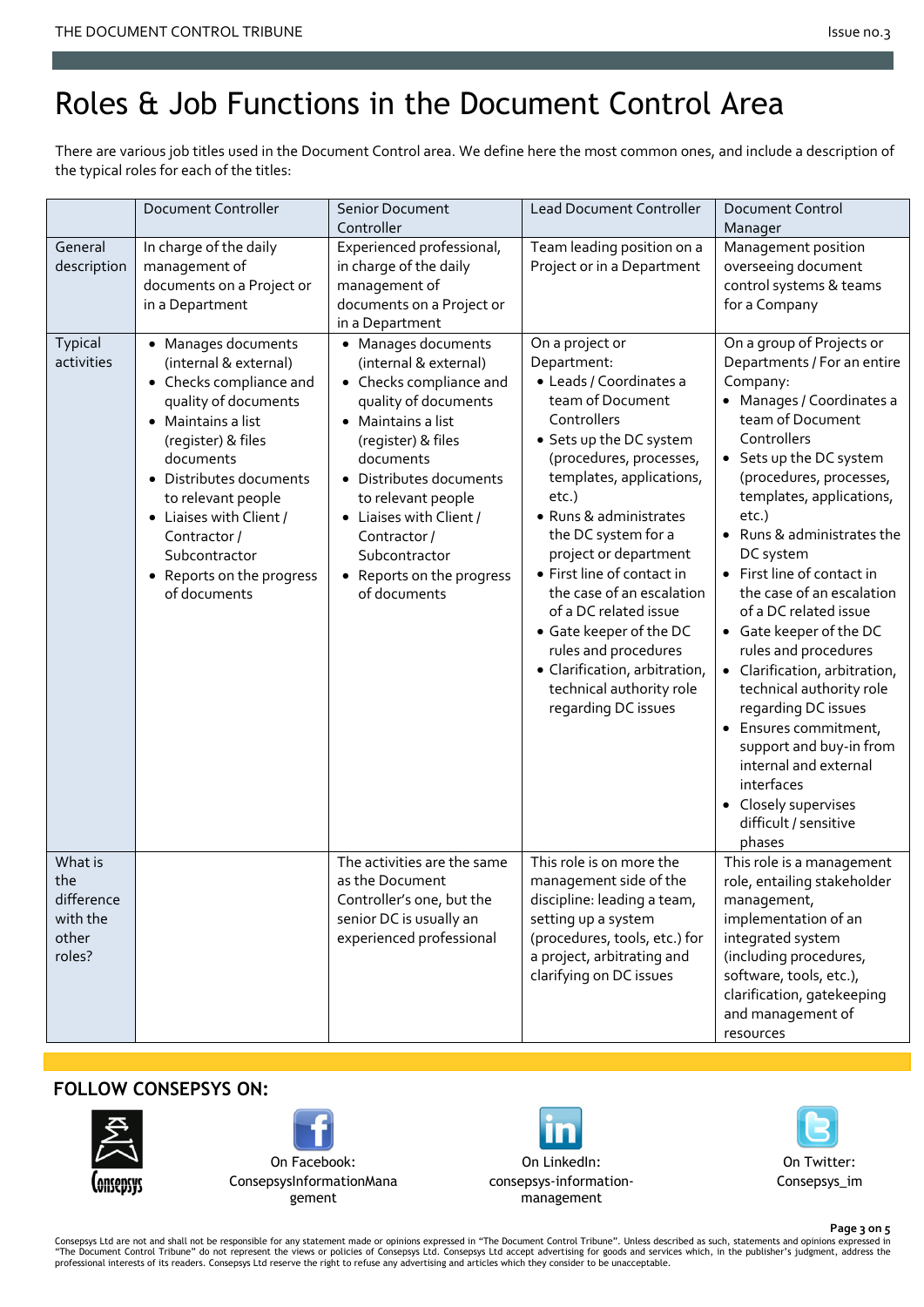# Ten tips for beginners in Document Control

- 1. Read the Company's or Project's document control procedure: you are the guardian of the rules, therefore you have to know the rules!
- 2. Don't be afraid to say "no" to a request.
- 3. The Document Control function is a gatekeeping function: this means that only the documents that comply with the procedure should be accepted. If they do not comply, they should be rejected and corrected.
- 4. Take every opportunity to learn: What is this document? Why do engineers need it? What project phase are we in? What is the next phase?
- 5. A Document Controller who never opens the documents to check them only does half of the job.
- 6. Attention to detail is key. Do things right!
- 7. "Quick" is the enemy of "Quality". Always make sure you put Quality before Quickness.
- 8. Accuracy should be your focus. You'll agree that 1 and 2 are different when it comes to baking a cake. It is the same in Document Control!
- 9. Be exhaustive when you perform quality checks on a document: don't stop your check after the 3rd error. Make the list of all the discrepancies and nonconformities that must be corrected.
- 10. Authors are writing documents, Draughtspersons are creating drawings, and Document Controllers are controlling documents and drawings! The roles are not to be mixed up!

## **DOCUMENT CONTROL TRAINING COURSES**

Acquire, consolidate, validate and deepen competencies:

- Document Control Training Courses
- Lead Document Control Training Courses
	- Face-to-face and in-company training sessions

www.consepsys.com

#### **Book Recommendation**:

**GLOSSARY OF DOCUMENT CONTROL TERMS** Author: Julie Tchao – Publisher: Consepsys



This book defines and discusses more than a hundred terms commonly used in the Document Control profession.

This glossary is targeted at Document Controllers, and any professional involved in Document Control and Document Management activities.

Entries are arranged alphabetically and can be found easily through the Index.

Have you ever wondered what 'Metadata' is? An 'ITT'? An 'Asbuilt'? A 'Watermark'? A 'Cut-off date'?

Or do you want to know more about Disposal, Distribution, Lifecycle, Revision, Traceability or Approval?

Then this book is for you!

[http://www.consepsys.com/publicat](http://www.consepsys.com/publications/books/) [ions/books/](http://www.consepsys.com/publications/books/)